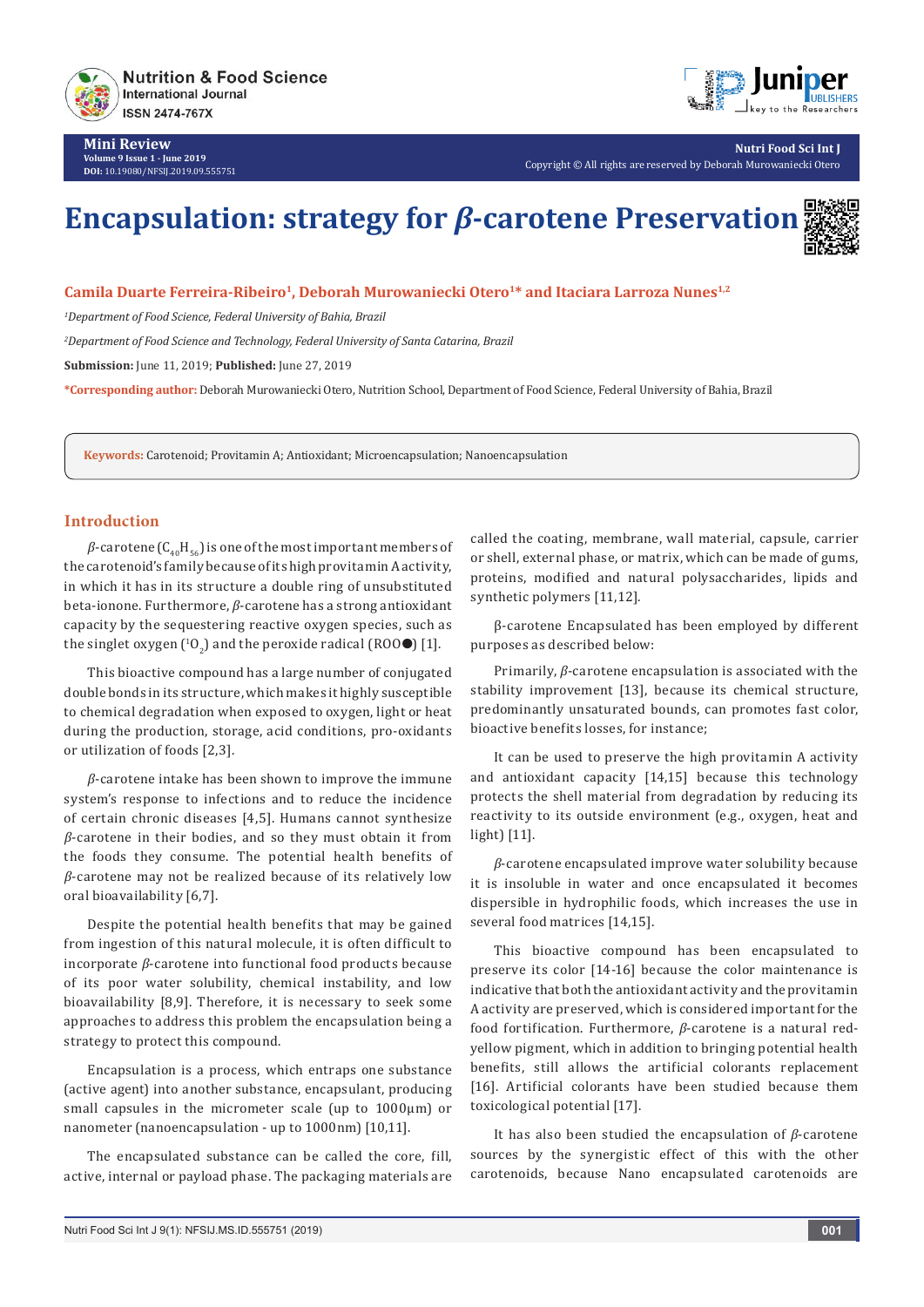mostly produced from these pigments in the isolated form [15], even there are the importance of the association of these compounds with each other, producing synergistic effects;

*β*-carotene encapsulated can improve the bioavailability during the human digestion because the particles protects it's against unfavorable conditions in certain part of the digestive tract (e.g., stomach) and releases the min targeted area (e.g., intestine) [18,19].

Different encapsulation techniques and wall materials have been used to *β*-carotene and they have been showed different its retention. Although nanoencapsulation is newer technology than microencapsulation, there are many publications that have involved *β*-carotene nanoencapsulation as well. Some nano and microencapsulated *β*-carotene studies are reported bellow.

Bezerra et al., [15] nanoencapsulated Spirulina using yellow passion fruit albedo as encapsulant and used the solvent displacement method. After 60 days of storage at 4 °C, the greatest retention of carotenoids was observed in nano dispersions containing microalgae extract and albedo flour, resulting in  $63.25\pm0.01$  and  $58.78\pm0.02\%$  for all-trans*β*-carotene and zeaxanthin, respectively, and less retention of synthetic *β*-carotene (12.9±0.02%). They discussed that the higher retention of all-trans-*β*-carotene and zeaxanthin could be attributed to the synergistic effect provided by the carotenoid groups present in the microalgae extract;

Using emulsification-diffusion method and poly-caprolactone as encapsulant to *β*-carotene nanoencapsulation, González-Reza et al., [20], showed that the minimum *β*-carotene retention after encapsulation was around 70%, leading to the inference that nanoencapsulation provides properties of heat resistance to antioxidant compounds such as *β*-carotene. According them, nanoencapsulation provides an additional protector effect that impedes the degradation of thermolabile compounds in a thermal process. This effect is attributed to the presence of the membrane film formed around the oily core.

In his study Silva et al., [21] produced *β*-carotene nanoparticles using a high-energy emulsification-evaporation technique and studied the effect of processing variables (homogenization time, shear rate and number of cycles), and evaluated the stability during 21 days of storage. They did not show the *β*-carotene retention in the article but attributed the decrease in the *β*-carotene content to the high surface area of the nanoparticles and the high degree of medium oxygenation occurring during the homogenisation step.

Tan and Nakajima [23] and Yuan et al., [13] nanoencapsulated *β*-carotene by high pressure homogenization method. Tan and Nakajima [23] found that over 12 weeks of storage at 4 °C, the retention of *β*-carotene in the nano dispersions varied from 25.2% to 56%. They reported that the surface area, which was higher in nano dispersions, was a contributing factor to *β*-carotene loss, which is larger than in a *β*-carotene crystalline solution, in addition to the formation of free radicals during the high-pressure homogenization process. Yuan et al., [13] found after 4 weeks of storage at 4 and 25 °C, that the *β*-carotene retention ranged from 75% to 86%. They suggested that the degradation during storage may be a problem for the use of high-pressure homogenization in commercial products.

According to Hejri et al., [23], whom nanoencapsulated *β*-carotene by solvent diffusion method, the retention of *β*-carotene ranged 25.82 % - 97.95% and it was calculated after 1 week of storage in closed containers with fix temperature of  $25 \pm 3$  °C.

Qian et al., [25] investigated the impact of carrier oil composition and physical state on the physical and chemical stability of lipid nanoparticles containing encapsulated *β*-carotene. For this proposal they prepared liquid lipid nanoparticles (LLNs) and solid lipid nanoparticles (SLNs) using hydrogenated palm oil or/ and cocoa butter, using a hot highpressure homogenization method. They found that fraction of *β*-carotene retention in the suspensions after storage at 30 °C for 8 days was 56.1±0.8% for LLNs and 50.3 ± 1.2% for SLNs. These results suggest that the stability of the *β*-carotene encapsulated was actually worse in lipid nanoparticles that were solid than in those that were liquid. The authors suggested that the *β*-carotene molecules were expelled from the fat crystals formed in the SLN suspension, which increased their concentration at the surface of the lipid nanoparticles.

Despite of microencapsulation, Ferreira et al.,[14] and Jain et al., [26] microencapsulated crude palm oil and *β*-carotene, respectively, using spray drying and coacervation technique, respectively. Ferreira et al., [14] used as encapsulant gum arabic and cassava starch and they did not find statistical difference carotenoid content of crude palm oil before (608.39±32.94μg/g) and after (600.52±16.05μg/g), indicating that the spray drying processing conditions preserved the bioactive compounds. Furthermore, after stored of 5 weeks at 45 °C, the *β*-carotene retention of encapsulated oil was 63.02%. They concluded that compared to other oils, crude palm oil remains an important source of bioactive compounds and has the potential to be applied in the food fortification industry. On the other hand, Jain et al., [26] used as encapsulant casein and gum tragacanth and they evaluated *β*-carotene retention at three levels of temperature (5, 25 and 40 °C) for 3 months. They observed that the particles stored at elevated temperature have revealed maximum discoloration and the smallest retention content when compared to ambient and refrigerated conditions.

### **Conclusion**

In conclusion, encapsulation is a promising technology used to protect and improve the *β*-carotene application in food.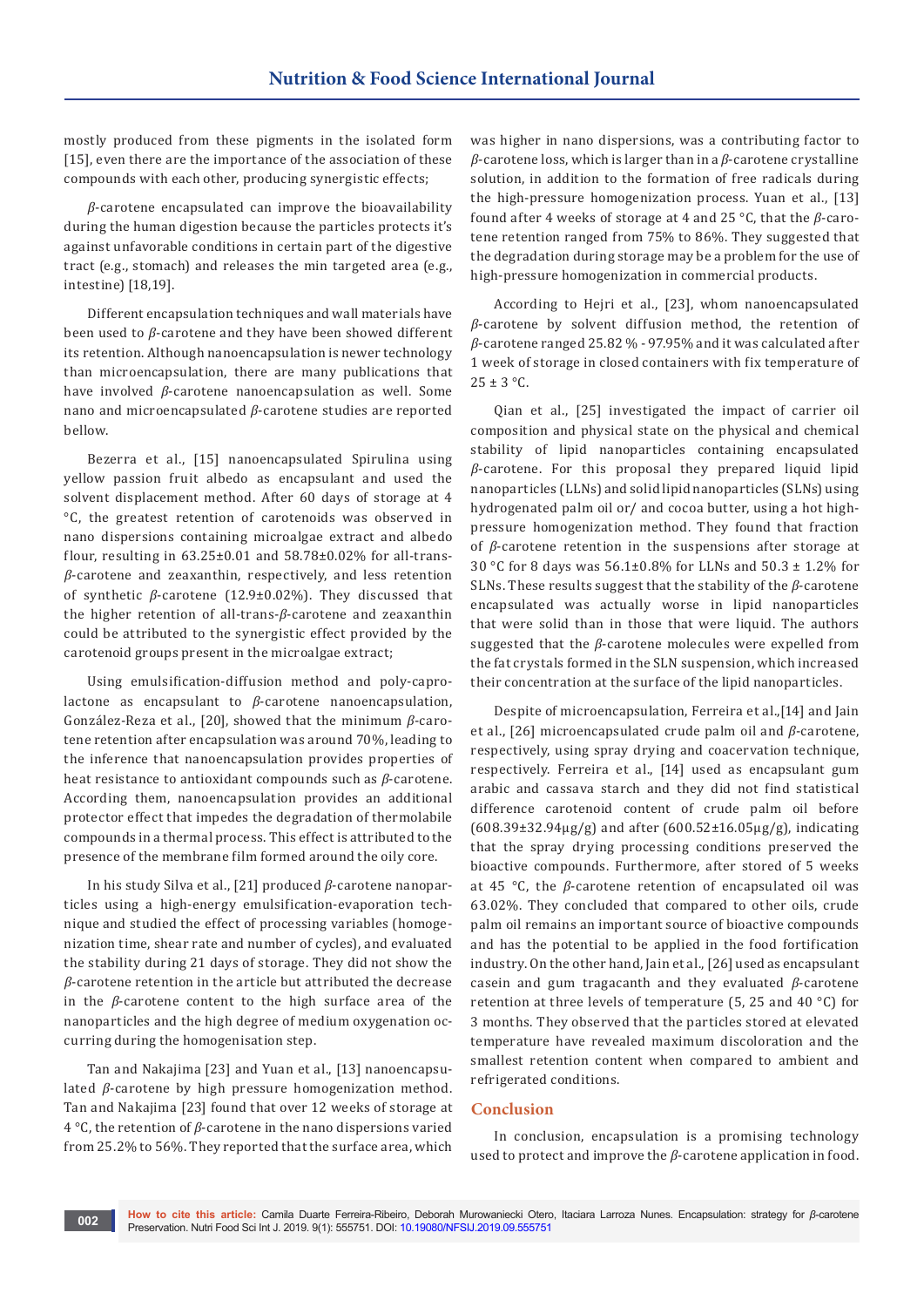Different techniques can be used to encapsulate *β*-carotene and most of them are utilized to improve its stability during storage. In general, the *β*-carotene retention is around 60-70%, which is interesting since the encapsulation has promoted a real protection of this bioactive compound and this technology can increase the application of these fat-soluble compounds, in the different research fields.

## **Acknowledgements**

The authors thank CNPq (Process n° 423478/2016-8) for financial support.

## **Conflict of Interest**

The authors have declared no conflicts of interest.

#### **References**

- 1. Rodriguez-Amaya DB, Kimura M (2004) Harvest plus handbook for carotenoid analysis. Harvest Plus Technical Monograph Series 2.
- 2. [Cornacchia L, Roos YH \(2011\) Stability of](https://www.ncbi.nlm.nih.gov/pubmed/21591770) *β*-carotene in protein[stabilized oil-in-water delivery systems. J Agric Food Chem 59\(13\):](https://www.ncbi.nlm.nih.gov/pubmed/21591770)  [7013-7020.](https://www.ncbi.nlm.nih.gov/pubmed/21591770)
- 3. [Zeb A, Murkovic M \(2010\) High-performance thin-layer](https://akademiai.com/doi/abs/10.1556/JPC.23.2010.1.6)  [chromatographic method for monitoring the thermal degradation of](https://akademiai.com/doi/abs/10.1556/JPC.23.2010.1.6)  *β*[-carotene in sunflower oil. JPC-Journal of Planar Chromatography-](https://akademiai.com/doi/abs/10.1556/JPC.23.2010.1.6)[Modern TLC 23\(1\): 35-39.](https://akademiai.com/doi/abs/10.1556/JPC.23.2010.1.6)
- 4. [Ha DO, Park CU, Kim MJ, Lee J \(2012\) Antioxidant and prooxidant](https://link.springer.com/article/10.1007/s10068-012-0078-1)  activities of *β*[-carotene in accelerated autoxidation and photosensitized](https://link.springer.com/article/10.1007/s10068-012-0078-1)  [model systems. Food Science and Biotechnology 21\(2\): 607-611.](https://link.springer.com/article/10.1007/s10068-012-0078-1)
- 5. [Kaulmann A, Bohn T \(2014\) Carotenoids, inflammation, and oxidative](https://www.ncbi.nlm.nih.gov/pubmed/25134454)  [stress-implications of cellular signaling pathways and relation to](https://www.ncbi.nlm.nih.gov/pubmed/25134454)  [chronic disease prevention. Nutrition Research 34\(11\): 907-929.](https://www.ncbi.nlm.nih.gov/pubmed/25134454)
- 6. [Carbonell-Capella JM, Buniowska M, Barba FJ, Esteve MJ, Frígola](https://onlinelibrary.wiley.com/doi/full/10.1111/1541-4337.12049)  [A \(2014\) Analytical methods for determining bioavailability and](https://onlinelibrary.wiley.com/doi/full/10.1111/1541-4337.12049)  [bioaccessibility of bioactive compounds from fruits and vegetables:](https://onlinelibrary.wiley.com/doi/full/10.1111/1541-4337.12049)  [A review. Comprehensive Reviews in Food Science and Food Safety](https://onlinelibrary.wiley.com/doi/full/10.1111/1541-4337.12049)  [13\(2\): 155-171.](https://onlinelibrary.wiley.com/doi/full/10.1111/1541-4337.12049)
- 7. [Mao L, Miao S \(2015\) Structuring food emulsions to improve nutrient](https://link.springer.com/article/10.1007/s12393-015-9108-0)  [delivery during digestion. Food Engineering Reviews 7\(4\): 439-451.](https://link.springer.com/article/10.1007/s12393-015-9108-0)
- 8. [Huang X, Dai Y, Cai J, Zhong N, Xiao H, et al. \(2017\) Resveratrol](https://www.sciencedirect.com/science/article/pii/S0268005X16306178)  [encapsulation in core-shell biopolymer nanoparticles: Impact on](https://www.sciencedirect.com/science/article/pii/S0268005X16306178)  [antioxidant and anticancer activities. Food Hydrocolloids 64: 157-165.](https://www.sciencedirect.com/science/article/pii/S0268005X16306178)
- 9. [Jia M, Kim HJ, Min DB \(2007\) Effects of soybean oil and oxidized](https://www.sciencedirect.com/science/article/pii/S0308814606005012)  soybean oil on the stability of *β*[-carotene. Food Chem 103\(3\): 695-700.](https://www.sciencedirect.com/science/article/pii/S0308814606005012)
- 10. [Ferreira CD, Nunes IL \(2019\) Oil nanoencapsulation: development,](https://link.springer.com/article/10.1186/s11671-018-2829-2)  [application and incorporation into the food Market. Nanoscale](https://link.springer.com/article/10.1186/s11671-018-2829-2)  [Research Letters 14: 9.](https://link.springer.com/article/10.1186/s11671-018-2829-2)
- 11. [Ray S, Raychaudhuri U, Chakraborty R \(2016\) An overview of](https://www.sciencedirect.com/science/article/abs/pii/S221242921530033X)  [encapsulation of active compounds used in food products by drying](https://www.sciencedirect.com/science/article/abs/pii/S221242921530033X)  [technology. Food Bioscience 13: 76-83.](https://www.sciencedirect.com/science/article/abs/pii/S221242921530033X)
- 12. [Fang Z, Bhandari B \(2010\) Encapsulation of polyphenols–a review.](https://www.sciencedirect.com/science/article/abs/pii/S0924224410001925)  [Trends in Food Science and Technology 21\(10\): 510-523.](https://www.sciencedirect.com/science/article/abs/pii/S0924224410001925)
- 13. [Yuan Y, Gao Y, Mao L, Zhao J \(2008\) Optimization of conditions for](https://www.sciencedirect.com/science/article/pii/S0308814607009326)  the preparation of *β*[-carotene nanoemulsions using response surface](https://www.sciencedirect.com/science/article/pii/S0308814607009326)  [methodology. Food Chem 107\(3\): 1300-1306.](https://www.sciencedirect.com/science/article/pii/S0308814607009326)
- 14. [Ferreira CD, Conceição EJL, Machado BAS, Hermes VS, Rios AO, et al.](https://link.springer.com/article/10.1007/s11947-015-1603-z)  [\(2015\) Physicochemical Characterization and Oxidative Stability](https://link.springer.com/article/10.1007/s11947-015-1603-z)  [of Microencapsulated Crude Palm Oil by Spray Drying. Food and](https://link.springer.com/article/10.1007/s11947-015-1603-z)  [Bioprocess Tecnhology 9\(1\): 124-136.](https://link.springer.com/article/10.1007/s11947-015-1603-z)
- 15. [Bezerra PQM, de Matos, MFR, Ramos IG, Magalhães-Guedes KT, Druzian](https://www.ncbi.nlm.nih.gov/pubmed/30797363)  [JI, et al. \(2019\) Innovative functional nanodispersion: Combination of](https://www.ncbi.nlm.nih.gov/pubmed/30797363)  [carotenoid from Spirulina and yellow passion fruit albedo. Food Chem](https://www.ncbi.nlm.nih.gov/pubmed/30797363)  [285: 397-405.](https://www.ncbi.nlm.nih.gov/pubmed/30797363)
- 16. [Coronel-Aguilera COM, Martín-González FS \(2015\) Encapsulation of](https://www.sciencedirect.com/science/article/pii/S0023643814008251)  spray dried *β*[-carotene emulsion by fluidized bed coating technology.](https://www.sciencedirect.com/science/article/pii/S0023643814008251)  [LWT - Food Science and Technology 62\(1\): 187-193.](https://www.sciencedirect.com/science/article/pii/S0023643814008251)
- 17. [Gomes LM, Petito N, Costa VG, Falcão DQ, de Lima Araújo KG \(2014\)](https://www.ncbi.nlm.nih.gov/pubmed/24262579)  [Inclusion complexes of red bell pepper pigments with](https://www.ncbi.nlm.nih.gov/pubmed/24262579) *β*-cyclodextrin: [preparation, characterization and application as natural colorant in](https://www.ncbi.nlm.nih.gov/pubmed/24262579)  [yogurt. Food Chem 148: 428-436.](https://www.ncbi.nlm.nih.gov/pubmed/24262579)
- 18. [Meng Q, Piaopiao Long, Jie Zhou, Chi-Tang Ho, Xiaohui Zou, et al. \(2018\)](https://www.sciencedirect.com/science/article/pii/S0963996918307269?via%3Dihub)  Improved absorption of *β*[-carotene by encapsulation in an oil-in-water](https://www.sciencedirect.com/science/article/pii/S0963996918307269?via%3Dihub)  [nanoemulsion containing tea polyphenols in the aqueous phase. Food](https://www.sciencedirect.com/science/article/pii/S0963996918307269?via%3Dihub)  [Research International 116: 731-736.](https://www.sciencedirect.com/science/article/pii/S0963996918307269?via%3Dihub)
- 19. [Mun S, Kim YR, McClements DJ \(2015\) Control of](https://www.ncbi.nlm.nih.gov/pubmed/25466045) *β*-carotene [bioaccessibility using starch-based filled hydrogels. Food Chemistry](https://www.ncbi.nlm.nih.gov/pubmed/25466045)  [173: 454-461.](https://www.ncbi.nlm.nih.gov/pubmed/25466045)
- 20. [González-Reza RM, Quintanar-Guerrero D, Flores-Minutti JJ, Gutiérrez-](https://www.sciencedirect.com/science/article/pii/S0023643814005751)[Cortez E, Zambrano-Zaragoza ML \(2015\) Nanocapsules of b-carotene:](https://www.sciencedirect.com/science/article/pii/S0023643814005751)  [thermal degradation kinetics in a scraped surface heat exchanger](https://www.sciencedirect.com/science/article/pii/S0023643814005751)  [\(SSHE\). LWT - Food Science and Technology 60\(1\): 124-130.](https://www.sciencedirect.com/science/article/pii/S0023643814005751)
- 21. [Silva HD, Cerqueira MA, Souza BWS, Ribeiro C, Avides MC, et al. \(2011\)](https://www.sciencedirect.com/science/article/abs/pii/S0260877410003936)  Nanoemulsions of *β*[-carotene using a high-energy emulsification](https://www.sciencedirect.com/science/article/abs/pii/S0260877410003936)[evaporation technique. Journal of Food Engineering 102\(2\): 130-135.](https://www.sciencedirect.com/science/article/abs/pii/S0260877410003936)
- 22. Cunha MG, Vicente AA (2011) Nanoemulsions of *β*-carotene using a high-energy emulsification-evaporation technique. Journal of Food Engineering 102: 130-135.
- 23. Tan CP, Nakajima M (2005) *β*[-Carotene nanodispersions: Preparation,](https://www.sciencedirect.com/science/article/pii/S0308814604006727)  [characterization and stability evaluation. Food Chemistry 92\(4\): 661–](https://www.sciencedirect.com/science/article/pii/S0308814604006727) [671.](https://www.sciencedirect.com/science/article/pii/S0308814604006727)
- 24. [Hejri A, Khosravi A, Gharanjig K, Hejazi M \(2013\) Optimization of](https://www.ncbi.nlm.nih.gov/pubmed/23768336)  the formulation of *β*[-carotene loaded nanostructured lipid carriers](https://www.ncbi.nlm.nih.gov/pubmed/23768336)  [prepared by solvent diffusion method. Food Chem 141\(1\): 117-123.](https://www.ncbi.nlm.nih.gov/pubmed/23768336)
- 25. [Qian C Decker EA, Xiao H, McClements DJ \(2013\) Impact of lipid](https://www.sciencedirect.com/science/article/pii/S096399691300210X)  [nanoparticle physical state on particle aggregation and](https://www.sciencedirect.com/science/article/pii/S096399691300210X) *β*-carotene [degradation: potential limitations of solid lipid nanoparticles. Food](https://www.sciencedirect.com/science/article/pii/S096399691300210X)  [Res Int 52\(1\): 342-349.](https://www.sciencedirect.com/science/article/pii/S096399691300210X)
- 26. [Jain A, Thakur D, Ghoshal G, Katare OP, Shivhare US \(2016\)](https://www.ncbi.nlm.nih.gov/pubmed/26851204)  [Characterization of micro capsulated](https://www.ncbi.nlm.nih.gov/pubmed/26851204) *β*-carotene formed by complex [coacervation using casein and gum tragacanth. International Journal](https://www.ncbi.nlm.nih.gov/pubmed/26851204)  [of Biological Macromolecules 87: 101-113.](https://www.ncbi.nlm.nih.gov/pubmed/26851204)